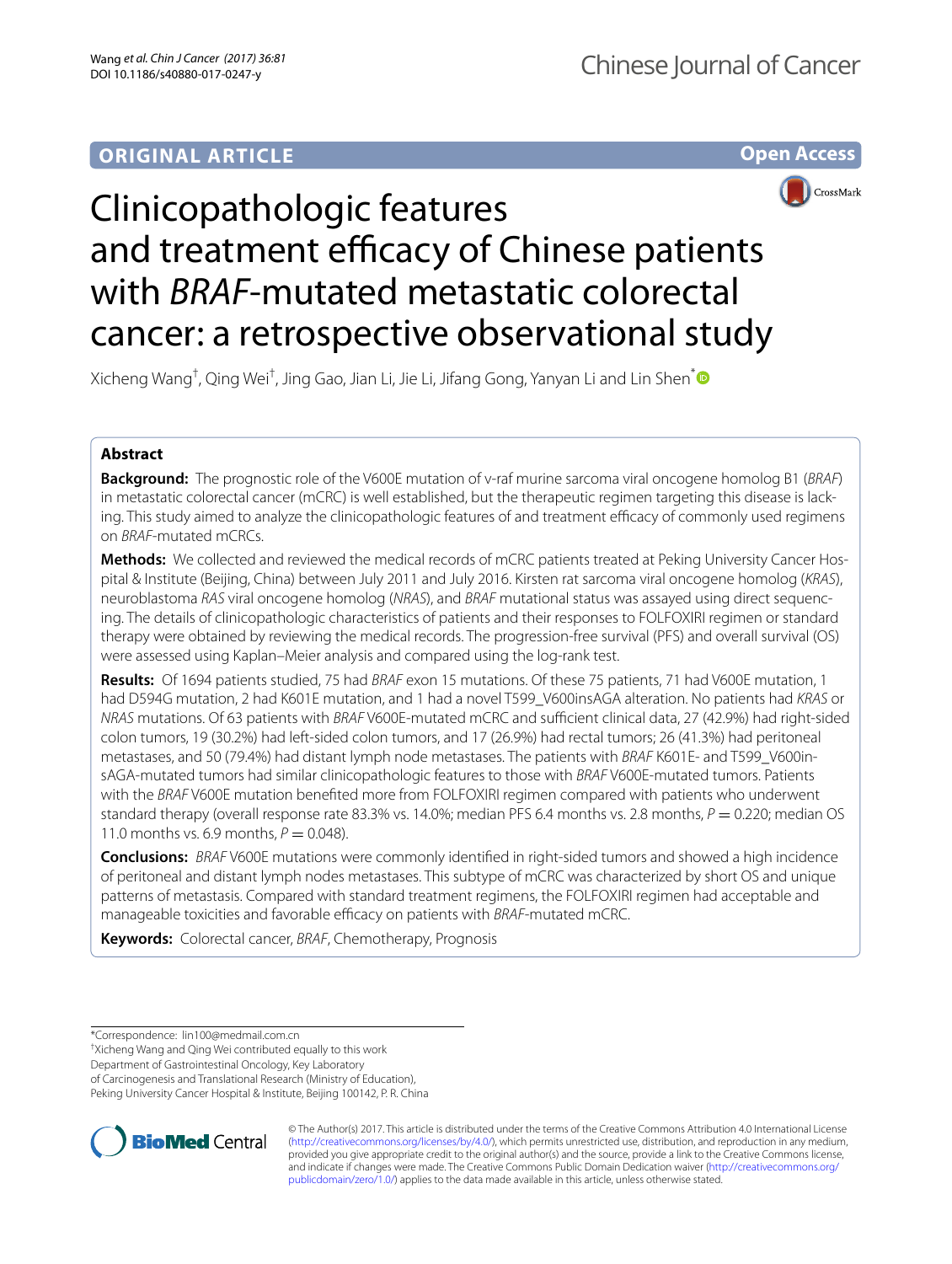#### **Background**

V-raf murine sarcoma viral oncogene homolog B1 (*BRAF*), a principal downstream effector of the mitogenactivated protein kinase (*MAPK*)/extracellular signalregulated kinase (*ERK*) pathway, is mutated in 5%–10% of colorectal cancer (CRC) cases [[1\]](#page-8-0). It was reported that a thymine to adenine single-base change at position 1799 accounts for 90% of *BRAF* mutations [\[2\]](#page-8-1). This missense mutation, located in exon 15, results in a change at codon 600 that substitutes glutamine for valine (V600E) [\[2](#page-8-1)]. *BRAF*-mutated CRC tends to be mucinous histologically or poorly diferentiated [[3](#page-8-2), [4](#page-8-3)]. Clinically, *BRAF*-mutated tumors are primarily located on the right side of the colon and are more prevalent in women and elderly [\[3](#page-8-2), [4\]](#page-8-3). Lymph nodes and the peritoneum are common meta-static sites [\[3](#page-8-2), [4\]](#page-8-3). The *BRAF* V600E mutation is negatively associated with prognosis in patients with metastatic colorectal cancer (mCRC), distinguishing them as a subgroup that obtains modest beneft from standard treatments [\[5](#page-8-4)[–7](#page-8-5)].

Although V600E mutation is the most frequently reported *BRAF* mutation, some CRC have rare *BRAF* mutations [\[8](#page-8-6)]. The studies on *BRAF* mutations beyond codon 600 in CRC are increasing; although their functional roles and clinical relevance have been discussed [[9–](#page-8-7)[11\]](#page-8-8), the clinicopathologic features and prognoses of the CRC patients with rare *BRAF* mutations are unclear.

Strategies to manage the aggressiveness of *BRAF*mutated tumor is challenging. The **BRAF** V600E mutation has been identifed as a biomarker of resistance to anti-epidermal growth factor receptor (EGFR) monoclonal antibodies [[12](#page-8-9)]. In addition, results from randomized trials revealed that standard frst-line doublets, oxaliplatin + fuorouracil/leucovorin (FOLFOX), oxaliplatin + capecitabine (CapeOX) or irinotecan + fluorouracil/leucovorin (FOLFIRI), plus a monoclonal antibody (cetuximab or bevacizumab) achieved unsatisfactory clinical outcomes for overall survival (OS; 4.3–7.1 months) of *BRAF*-mutated mCRC patients [\[13](#page-8-10), [14\]](#page-8-11). Nevertheless, in a phase II trial, upfront use of FOL-FOXIRI (folinic acid, 5-fuorouracil, oxaliplatin, and irinotecan) plus bevacizumab improved clinical outcomes in patients with *BRAF*-mutated mCRC [[15](#page-8-12)]. The patients' median progression-free survival (PFS) and median OS were 11.8 and 24.1 months, respectively; overall response rate (ORR) and disease control rate (DCR) were 72% and 88%, respectively  $[15]$  $[15]$ . These encouraging results bring hope for the management of this particular subtype of CRC [[15\]](#page-8-12).

Subsequently, a recent Tribe 3 randomized trial showed that patients with *BRAF*-mutated CRC who were treated with FOLFOXIRI plus bevacizumab had longer overall survival than those treated with FOLFIRI plus bevacizumab (19 vs. 10.7 months) [[16](#page-8-13), [17\]](#page-8-14). However, bevacizumab is associated with several toxicities [[18](#page-8-15), [19](#page-8-16)] and patients with a history of bleeding, thrombotic disorders, hemoptysis, cerebral vascular accident, severe cardiac disease (ischemic or congestive heart failure), or bowel obstruction are not ideal candidates for bevacizumab therapy  $[20]$  $[20]$ . Therefore, the intensive FOLFOXIRI regimen appears to be an alternative strategy for treating patients with *BRAF*-mutated CRC.

In the present study, we retrospectively collected clinical data and tumor samples from patients with *BRAF*mutated CRC and analyzed their clinicopathologic characteristics. We also investigated the efficacy of FOL-FOXIRI compared with standard doublet-agent treatment (FOLFOX/CapeOX or FOLFIRI) for patients with unresectable *BRAF*-mutated mCRC.

### **Patients and methods**

#### **Patient population**

All patients with mCRC received *BRAF* (exon 15) testing in Peking University Cancer Hospital & Institute (Beijing, China) between July 2011 and July 2016 (Fig. [1\)](#page-2-0). Patients with *BRAF*-mutated tumors also received extended *RAS* (rat sarcoma) testing including Kirsten rat sarcoma viral oncogene homolog (*KRAS*) exons 2, 3, and 4 and neuroblastoma *RAS* viral oncogene homolog (*NRAS*) exons 2, 3, and 4. The patients with insufficient clinical data were excluded. Clinical parameters, including age, gender, histological diagnosis, Eastern Cooperative Oncology Group performance status (ECOG PS), and tumor anatomic location at the initial presentation, were obtained by reviewing the medical records. Tumor sites were classifed as the right-sided colon (including the ileocecal junction, cecum, ascending colon, hepatic flexure, and transverse colon), left-sided colon (including the splenic fexure, descending colon, and sigmoid colon), and rectum. All tumors were staged according to the TNM staging system of the American Joint Committee on Cancer (7th version, 2009). All patients provided written informed consent for use of clinical data and samples in medical research. This study was approved by the Ethics Committee of Peking University Cancer Hospital and performed according to Principles of the Declaration of Helsinki.

## **Treatment schedules and evaluation**

All patients with *BRAF*-mutated CRC were divided into two groups. Standard therapy group received cytotoxic doublets with or without bevacizumab, and intensive therapy group received a modifed FOLFOXIRI regimen. Cytotoxic doublets included CapeOX (oxaliplatin 130  $mg/m<sup>2</sup>$  intravenous infusion on day 1, capecitabine 1000 mg/m<sup>2</sup> twice daily per os for 14 days every 3 weeks),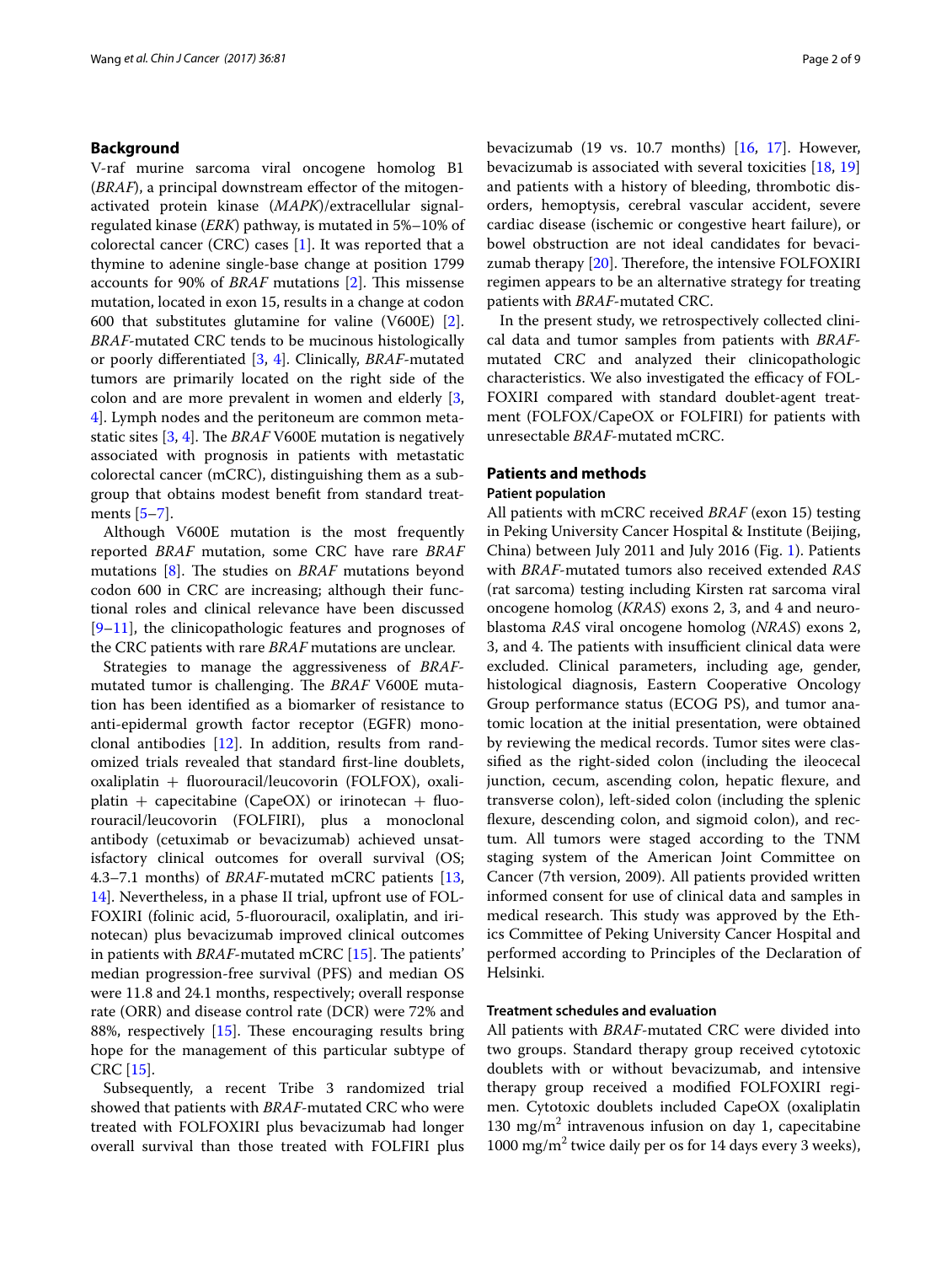

<span id="page-2-0"></span>mFOLFOX (oxaliplatin 85  $\mathrm{mg/m^{2}}$  intravenous infusion on day 1, leucovorin 400 mg/m $^2$  intravenous infusion on day 1, fluorouracil 400 mg/m<sup>2</sup> intravenous injection on day 1, then 2400 mg/m<sup>2</sup> over 46–48 h continuous infusion every 2 weeks), or FOLFIRI (irinotecan 180 mg/  $\rm m^2$  intravenous infusion on day 1, leucovorin 400 mg/  $\rm m^2$  intravenous infusion on day 1, fluorouracil 400 mg/  $\text{m}^2$  intravenous injection day 1, then 2400 mg/m $^2$  over 46–48 h continuous intravenous infusion every 2 weeks) at standard doses [\[21](#page-8-18)]. Bevacizumab was given at 5 mg/ kg intravenous injection every 2 weeks or 7.5 mg/kg intravenous injection every 3 weeks. Treatment was administered until evidence of progression, unacceptable toxicity, or patient refusal or until completion of 12 cycles. Dosing of FOLFOXIRI was as follows: irinotecan 150  $mg/m^2$  intravenous infusion on day 1, oxaliplatin  $85 \, \text{mg/m}^2$  intravenous infusion on day 1, l-leucovorin  $(l-LV)$  200 mg/m<sup>2</sup> intravenous infusion on day 1, and 5-fluorouracil (5-FU) 2800 mg/m $^2$  as a 48-h continuous intravenous infusion starting on day 1, repeated every 2 weeks for a maximum of 9 cycles. In both groups, treatment modifcations were permitted according to adverse events and patients' tolerance. Adverse events were evaluated according to the National Cancer Institute

Common Toxicity Criteria version 3.0. No prophylactic treatment of neutropenia was recommended. Tumor assessment using computed tomography was performed every 6 weeks or when there was evidence of disease progression according to Response Evaluation Criteria in Solid Tumors (RECIST) version 1.1.

#### *KRAS***,** *NRAS***, and** *BRAF* **status analysis**

Genomic DNA of formalin-fxed, parafn-embedded (FFPE) sections with  $\geq$  50% tumor cells (if the content of the tumor cells in sections was lower than 50%, the sections would be microdissected) was extracted using an E.Z.N.A.FFPE DNA Kit (Lot. D3399-01, OMEGA, Norcross, GA, USA) according to the manufacturer's instructions. All genomic DNA was stored at  $-20$  °C until use. DNA fragments corresponding to the *KRAS*/*NRAS* gene (exon 2/3/4) and the *BRAF* gene (exon 15) were amplifed by PCR using primers shown in Table [1](#page-3-0). Each PCR reaction system consisted of  $10 \times$  LA PCR buffer II 2  $\mu$ L,  $2.5$  mmol/L dNTPs  $2 \mu L$ , LA Taq 0.1  $\mu L$  (DRR200A, TaKaRa, Kusatsu, Shiga, Japan), genomic DNA 2 µL, 10 μmol/L forward primer 0.5 μL, and 10 μmol/L reverse primer  $0.5 \mu L$  in a final volume of 20  $\mu L$ . The cycling conditions were 95 °C for 5 min; 45 cycles of 95 °C for 30 s,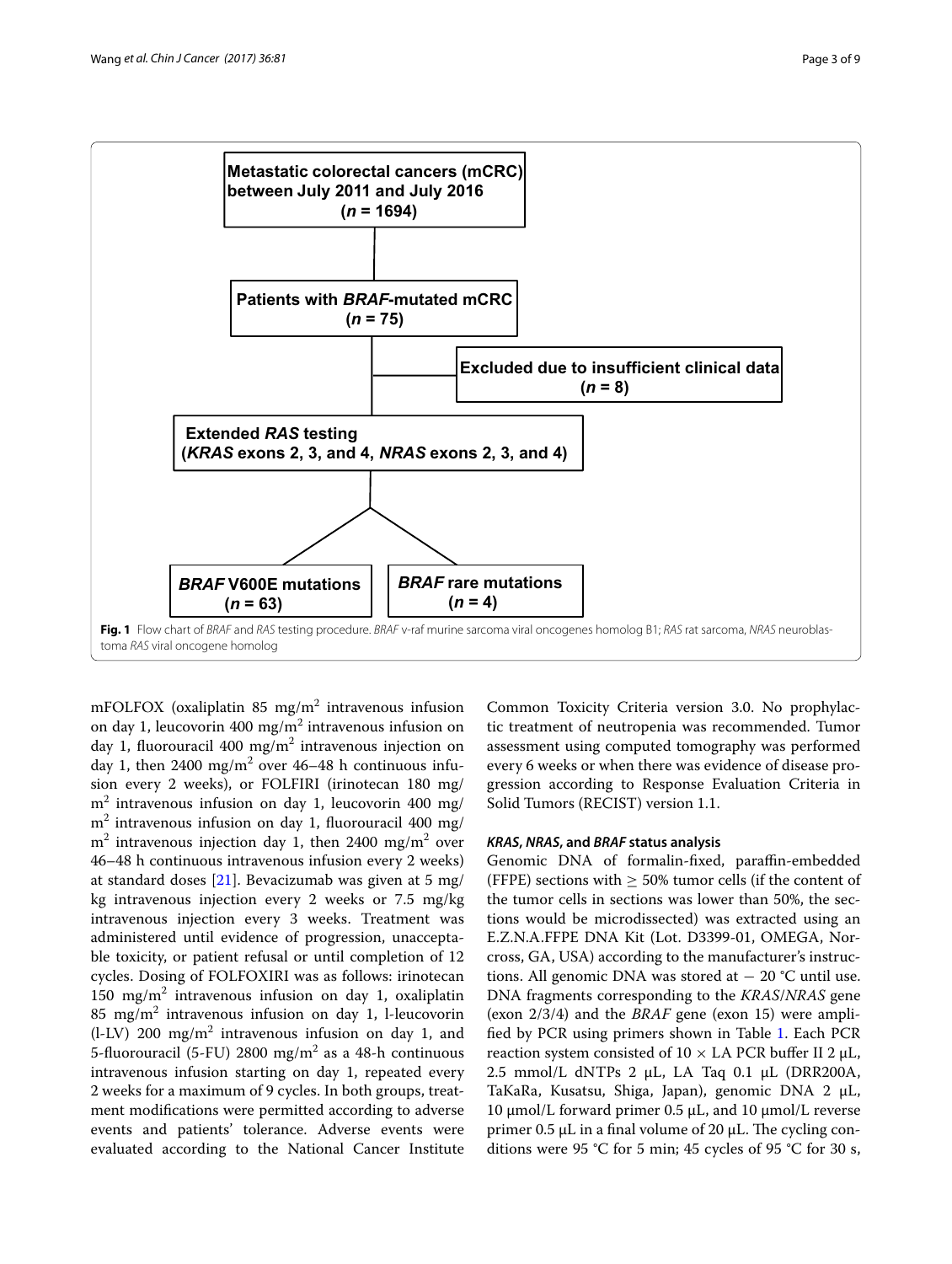| Exon        | Primer                                        | Fragment length (bp) |
|-------------|-----------------------------------------------|----------------------|
| <b>KRAS</b> |                                               |                      |
| Exon 2      | F: 5'-TACTGGTGGAGTATTTGATAG-3'                | 248                  |
|             | R: 5'-TGGTCCTGCACCAGTAATATG-3'                |                      |
| Exon 3      | F: 5'-GCACTGTAATAATCCAGACTGTG-3'              | 222                  |
|             | R: 5'-CCCACCTATAATGGTGAATATCTTC-3'            |                      |
| Exon 4      | F: 5'-ATGACAAAAGTTGTGGACAGGTTTTGA-3'          | 284                  |
|             | R: 5'-ATGATTTTGCAGAAAACAGATCTGTATTTATTTCAG-3' |                      |
| <b>NRAS</b> |                                               |                      |
| Exon 2      | F: 5'-GAACCAAATGGAAGGTCACACT-3'               | 243                  |
|             | R: 5'-CCTCACCTCTATGGTGGGATC-3'                |                      |
| Exon 3      | F: 5'-TAGCATTGCATTCCCTGTGGTT-3'               | 258                  |
|             | R: 5'-CCTGTAGAGGTTAATATCCGCAA-3'              |                      |
| Exon 4      | F: 5'-GCCACTGTACCCAGCCTAATCTTG-3'             | 287                  |
|             | R: 5'-CACATCTCTACCAGAGTTAATCAACTGATGC-3'      |                      |
| <b>BRAF</b> |                                               |                      |
| Fxon 15     | F: 5'-CCTAAACTCTTCATAATGCTTGCTC-3'            | 211                  |
|             | R: 5'-GTGGAAAAATAGCCTCAATTCTTACC-3'           |                      |

<span id="page-3-0"></span>**Table 1 PCR primers and fragments for** *RAS***/***BRAF* **testing (***KRAS* **exons 2, 3, and 4;** *NRAS* **exons 2, 3, and 4; and** *BRAF* **exon 15)**

*RAS* rat sarcoma, *BRAF* v-raf murine sarcoma viral oncogene homolog B1, *KRAS* Kirsten rat sarcoma viral oncogene homolog, *NRAS* neuroblastoma *RAS* viral oncogene homolog

56 °C for 45 s, and 72 °C for 20 s; and a fnal extension at 72 °C for 5 min. Details of this type of sequencing are available in the literature [\[22\]](#page-8-19).

#### **Follow‑up**

The survival data of each patient was obtained by reviewing information from several sources, including clinical records and telephone follow-up. The follow-up was started from each patient's diagnosis of metastatic disease and carried out every 3 months. The last follow-up was performed in December 2016. Patients whose vital status could not be ascertained were considered to be lost to follow-up. PFS was defned as the time from the date of frst treatment to the date of confrmation of disease progression according to RECIST version 1.1, death from any cause, or the last follow-up. OS was defned as the time from the initiation of treatment to the date of death due to any cause or the last follow-up. Patients who were lost during follow-up or those without any event (progression or death) at the last follow-up were censored.

#### **Statistical analysis**

Statistical analyses were performed with SPSS version 13.0 (SPSS, Inc., Chicago, IL, USA). Chi square test or Fisher's exact test was used to compare frequencies between groups. The independent-sample Student's *t* test was used to compare diferences between groups. The log-rank test was used to compare Kaplan–Meier

survival curves. All tests were two-sided, and  $P < 0.05$ were considered statistically signifcant.

#### **Results**

#### **Analysis of** *KRAS***,** *NRAS,* **and** *BRAF* **status**

A total of 1694 patients with mCRC received *BRAF* (exon 15) testing, and a *BRAF* mutation was confrmed in 75 patients (Fig. [1](#page-2-0)). Of these 75 patients, none had *RAS* mutations; 71 had *BRAF* V600E mutations, 2 had *BRAF* K601E mutations that had been previously found in CRC cases [[8](#page-8-6)], 1 had a D594G mutation, and 1 had an AGA insertion between *BRAF* codons 599 and 600 (T599\_V600insAGA alteration) that was not previously registered in the COSMIC database ([http://cancer.sanger.](http://cancer.sanger.ac.uk/cosmic) [ac.uk/cosmic](http://cancer.sanger.ac.uk/cosmic)) [[8\]](#page-8-6).

# **Clinicopathologic characteristics of patients with** *BRAF* **V600E‑mutated mCRC**

A total of 63 patients with *BRAF* V600E mutation who had sufficient clinical data were evaluated (Table [2](#page-4-0)). At diagnosis, the median age was 54 years (range 24–79 years); 57 (90.5%) patients had an ECOG PS of 0–1, and 6 (9.5%) had an ECOG PS of 2. Of these patients, 27 (42.9%) had right-sided colon tumors, 19 (30.2%) had left-sided colon tumors, and 17 (26.9%) had rectal tumors; 50 (79.4%) had distant lymph node metastases, 29 (46.0%) had liver metastases, 26 (41.3%) had peritoneal metastases, and 12 (19.0%) had lung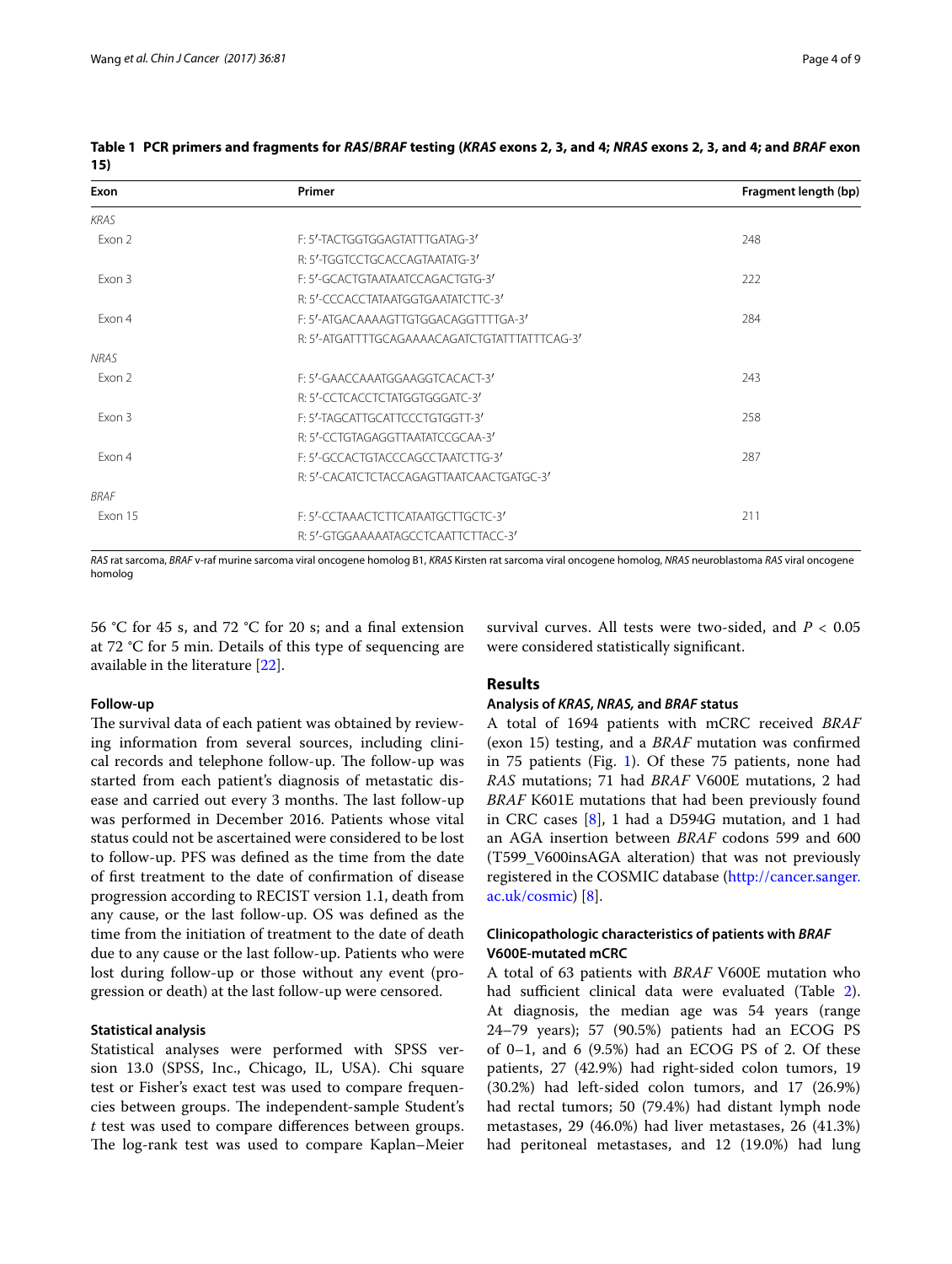<span id="page-4-0"></span>**Table 2 Clinicopathologic characteristics of 63 metastatic colorectal cancer (mCRC) patients with** *BRAF* **V600E mutation**

| Characteristic                                | No. of patients (%) |
|-----------------------------------------------|---------------------|
| Gender                                        |                     |
| Male                                          | 27 (42.9)           |
| Female                                        | 36 (57.1)           |
| <b>ECOG PS</b>                                |                     |
| 0                                             | 47 (74.6)           |
| 1                                             | 10 (15.9)           |
| $\overline{2}$                                | 6(9.5)              |
| Primary tumor                                 |                     |
| Right-sided colon                             | 27 (42.9)           |
| Left-sided colon                              | 19 (30.2)           |
| Rectum                                        | 17 (26.9)           |
| No. of involved organs                        |                     |
| 1                                             | 17(27.0)            |
| >1                                            | 46 (73.0)           |
| Liver metastasis                              |                     |
| Yes                                           | 29 (46.0)           |
| No                                            | 34 (54.0)           |
| Peritoneal metastasis                         |                     |
| Yes                                           | 26(41.3)            |
| <b>No</b>                                     | 37 (58.7)           |
| Distant lymph node metastasis                 |                     |
| Yes                                           | 50 (79.4)           |
| No                                            | 13 (20.6)           |
| Lung metastasis                               |                     |
| Yes                                           | 12 (19.0)           |
| N <sub>o</sub>                                | 51 (81.0)           |
| Mucinous or signet-ring cell component        |                     |
| Yes                                           | 13 (20.6)           |
| No                                            | 50 (79.4)           |
| Differentiation (adenocarcinoma) <sup>a</sup> |                     |
| Well-moderate                                 | 31(51.7)            |
| Poor                                          | 29 (48.3)           |

*ECOG PS* Eastern Cooperative Oncology Group performance status

<sup>a</sup> Three cases were pure signet-ring cell carcinomas or mucinous carcinomas and were excluded here

involvement. Seventeen patients had only one organ involved in metastasis. Twenty-nine patients had poorly diferentiated tumors, and 13 had tumors with mucinous or signet-ring histology.

#### **Treatment efects and toxicities**

Among 63 patients with *BRAF* V600E mutation, 7 did not receive systemic treatment, and only 56 patients were eligible for frst-line treatment response assessment. Table [3](#page-5-0) shows the clinicopathologic characteristics of the 56 patients in standard therapy group (treated with cytotoxic doublets with or without bevacizumab regimen) and intensive therapy group (treated with modified FOLFOXIRI regimen). The median age of standard therapy group was 48 years (range 35–79 years), and the median age of intensive therapy group was 44.5 years (range 34–63 years). For patients in standard therapy group, 7 had a partial response, 30 had stable disease, and 13 progressed under treatment. For intensive therapy group, 5 had partial response, and 1 attained stable disease. Patients in two groups had ORRs of 14.0% (7/50) and 83.3% (5/6), respectively, and DCRs of 74.0% (37/50) and 100% (6/6), respectively.

The median follow-up was 11.9 months (95% confidence interval [CI] 7.1–16.2 months). For the 56 patients with *BRAF* V600E mutation, median PFS was 3.7 months (95% CI 2.1–4.8 months), and median OS was 8.1 months (95% CI 6.2–10.0 months). Median PFS was 2.8 months (95% CI 1.8–3.7 months) for standard therapy group and 6.4 months (95% CI 5.5–7.3 months) for intensive therapy group ( $P = 0.220$ ). Median OS was 6.9 months (95% CI 5.3–8.5 months) for standard therapy group and 11.0 months (95% CI 6.3–15.7 months) for intensive therapy group  $(P = 0.048)$  (Fig. [2](#page-6-0)).

For the 56 patients assessable for treatment-associated toxicity, both treatments were relatively well tolerated, and the toxicities were manageable (Table [4](#page-6-1)); no toxicityrelated death occurred in both groups. The most common toxicities were neutropenia (48/56, 85.7%), anemia (34/56, 60.7%), peripheral neurotoxicity (30/56, 53.6%), nausea (27/56, 48.2%), astenia (24/56, 42.8%), thrombocytopenia (20/56, 35.7%), diarrhea (17/56, 30.4%), and vomiting (17/56, 30.4%). The only case of febrile neutropenia occurred in standard therapy group (1/56, 1.8%).

#### **Rare** *BRAF* **mutations**

Four patients who had right-sided colon tumors with rare *BRAF* mutations were identified (Table [5](#page-7-0)). All 4 patients had liver metastases, whereas none of them had lung metastasis. The mutations were *BRAF* T599\_V600insAGA in 1 patient and K601E in 2 patients. These 3 patients had peritoneal and distant lymph node metastasis with mucinous pathology. The fourth patient carried a D594G mutation. None of the 4 mCRC patients harboring rare *BRAF* mutations reached any therapeutic endpoint yet. At the time of data cutoff on December 2016, patient 4 did not progress after 9 months of treatment.

# **Discussion**

In the present study, *BRAF* V600E-mutated tumors were more frequently located on the right-sided colon (27/63, 42.9%); nearly half of the patients (26/63, 41.3%) had peritoneal metastasis. mCRC with *BRAF* V600E mutation was more likely to metastasize to distant lymph nodes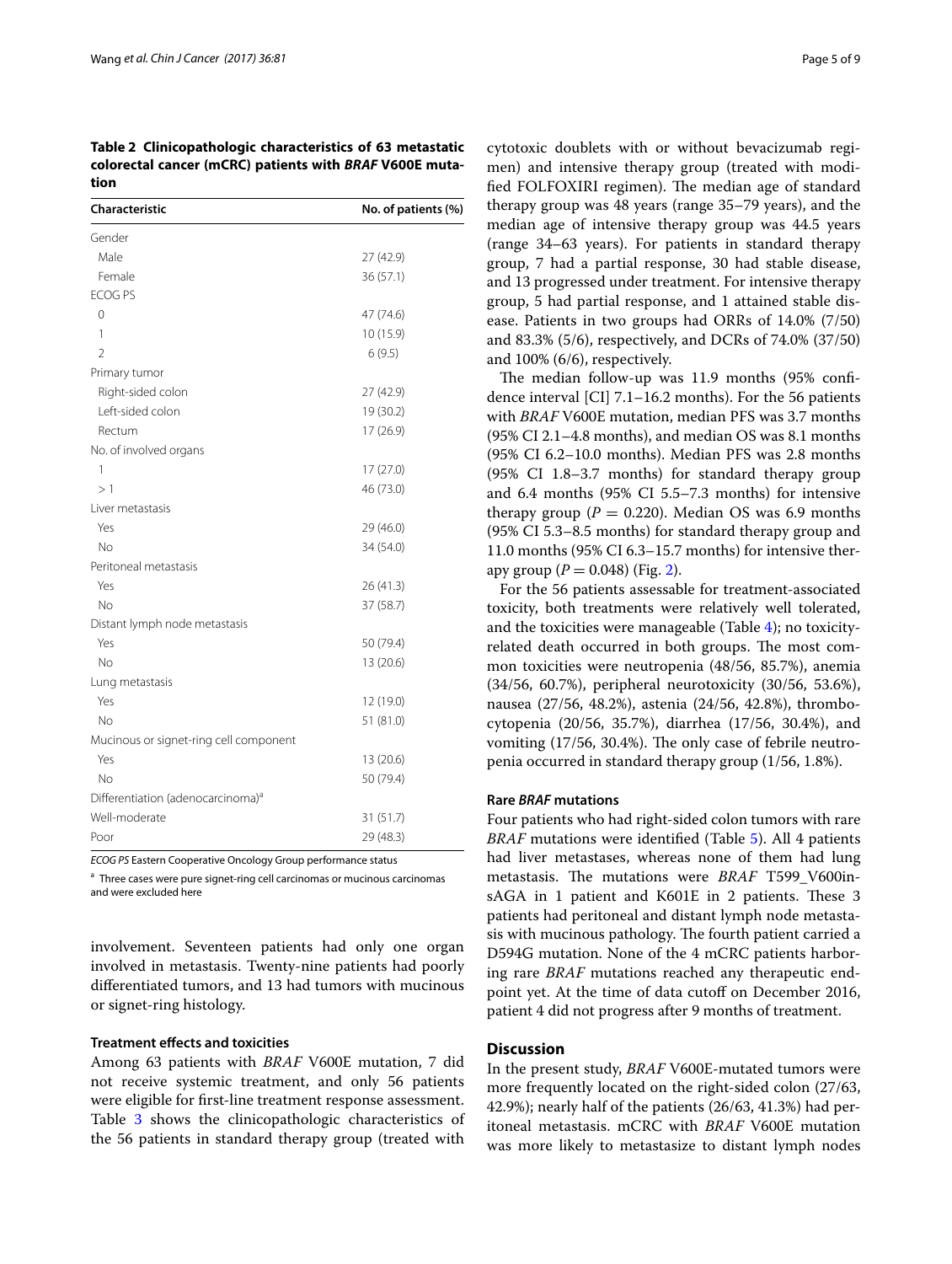| Variable                                      | Standard therapy group ( $n = 50$ ) | Intensive therapy group ( $n = 6$ ) |
|-----------------------------------------------|-------------------------------------|-------------------------------------|
| Gender                                        |                                     |                                     |
| Male                                          | 16 (32.0)                           | 4(66.7)                             |
| Female                                        | 34 (68.0)                           | 2(33.3)                             |
| ECOG performance status                       |                                     |                                     |
| $\circ$                                       | 42 (84.0)                           | 5(83.3)                             |
| $\mathbf{1}$                                  | 8(16.0)                             | 1(16.7)                             |
| $\overline{2}$                                | 0(0)                                | 0(0)                                |
| Primary tumor                                 |                                     |                                     |
| Right                                         | 23(46.0)                            | 4(66.7)                             |
| Left                                          | 15(30.0)                            | 2(33.3)                             |
| Rectum                                        | 12 (24.0)                           | 0(0)                                |
| No. of involved organs                        |                                     |                                     |
| $\mathbf{1}$                                  | 13 (26.0)                           | 4(66.7)                             |
| >1                                            | 37 (74.0)                           | 2(33.3)                             |
| Liver metastases                              |                                     |                                     |
| Yes                                           | 23 (46.0)                           | 6 (100)                             |
| No                                            | 27 (54.0)                           | 0(0)                                |
| Peritoneal metastases                         |                                     |                                     |
| Yes                                           | 18 (36.0)                           | 1(16.7)                             |
| No                                            | 32 (64.0)                           | 5(83.3)                             |
| Distant lymph node metastasis                 |                                     |                                     |
| Yes                                           | 38 (76.0)                           | 5(83.3)                             |
| No                                            | 12 (24.0)                           | 1(16.7)                             |
| Lung metastasis                               |                                     |                                     |
| Yes                                           | 9(18.0)                             | 0(0)                                |
| No                                            | 41 (82.0)                           | 6(100)                              |
| Mucinous or signet-ring cell components       |                                     |                                     |
| Yes                                           | 9(18.0)                             | 1(16.7)                             |
| No                                            | 41 (42.0)                           | 5(83.3)                             |
| Differentiation (adenocarcinoma) <sup>a</sup> |                                     |                                     |
| Well-moderate                                 | 27 (54.0)                           | 4(66.7)                             |
| Poor                                          | 20(40.0)                            | 2(33.3)                             |

<span id="page-5-0"></span>**Table 3 Characteristics of 56 patients with** *BRAF* **V600E-mutated mCRC in standard therapy group (treated with cytotoxic doublets with or without bevacizumab regimen) and intensive therapy group (treated with modifed FOLFOXIRI regimen)**

All values are presented as number of patients followed by percentage in parentheses

*FOLFOXIRI* 5-fuorouracil, leucovorin, oxaliplatin, and irinotecan

<sup>a</sup> Three cases were pure signet-ring cell carcinomas or mucinous carcinomas and were excluded here

 $(79.4\%, 50/63)$ . The median age at diagnosis was 54 years. The median PFS of patients with *BRAF* V600E mutation was 3.7 months, and median OS was 8.1 months. Thus, this disease was likely to be associated with poor prognosis.

The high occurrence rates of peritoneal and distant lymph node metastases were consistent with the results of previous reports [\[3](#page-8-2), [23,](#page-8-20) [24](#page-8-21)]. Tran et al. [\[23](#page-8-20)] reported peritoneal metastases in 46% and distant lymph node metastases in 53% of *BRAF*-mutated mCRCs. Earlier studies identifed an association between *BRAF* mutations in mCRC and older age; the patients with *BRAF*mutated mCRC were signifcantly elder than those with *BRAF* wild-type tumors (median age 64 years vs. 58 years;  $P < 0.01$ ) [\[3](#page-8-2)]. In contrast, patients with *BRAF* mutations in our study were younger, with a median age of 54 years. Western patients with *BRAF* V600Emutated tumors showed poor outcome with a median survival of 7.2 months [\[24](#page-8-21)], which is comparable to the OS of 8.1 months in our study. We confrmed that *BRAF*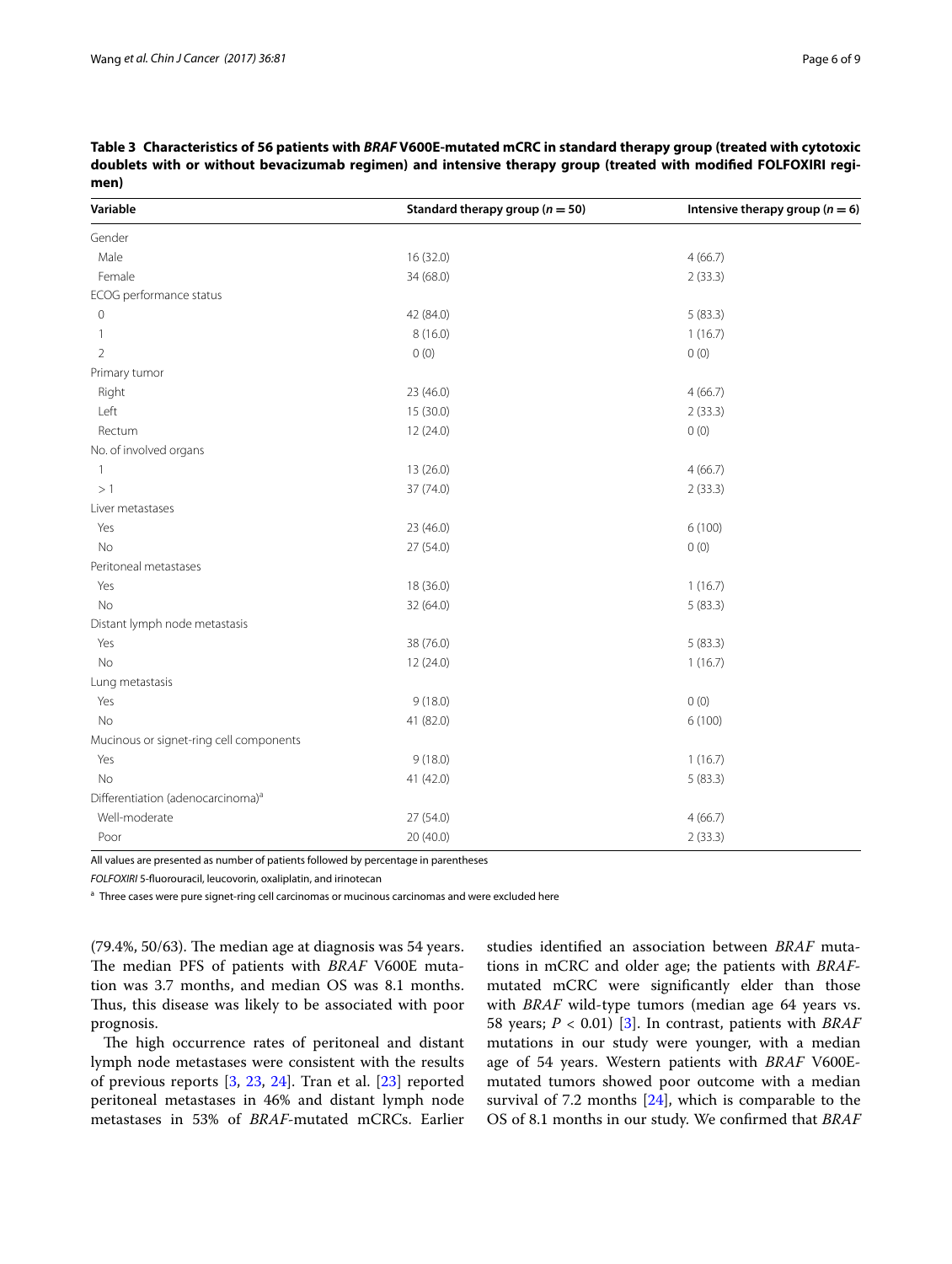

<span id="page-6-1"></span><span id="page-6-0"></span>**Table 4 The most common toxicities in patients with**  *BRAF* **V600E-mutated mCRC in standard therapy group (treated with cytotoxic doublets with or without bevacizumab) and intensive therapy group (treated with modifed FOLFOXIRI regimen)**

| Toxicity (NCI-CTC grade) | Standard therapy group ( $n = 50$ ) |           |           |         | Intensive therapy group ( $n = 6$ ) |         |         |         |
|--------------------------|-------------------------------------|-----------|-----------|---------|-------------------------------------|---------|---------|---------|
|                          | Grade 1                             | Grade 2   | Grade 3   | Grade 4 | Grade 1                             | Grade 2 | Grade 3 | Grade 4 |
| Thrombocytopenia         | 18 (36.0)                           | 1(2.0)    | 0(0)      | 0(0)    | 0(0)                                | 1(16.7) | 0(0)    | 0(0)    |
| Anemia                   | 15(30.0)                            | 14 (28.0) | 3(6.0)    | 0(0)    | 0(0)                                | 2(33.3) | 0(0)    | 0(0)    |
| Nausea                   | 15(30.0)                            | 9(18.0)   | 0(0)      | 0(0)    | 2(33.3)                             | 1(16.7) | 0(0)    | 0(0)    |
| Peripheral neurotoxicity | 13(26.0)                            | 14 (28.0) | 0(0)      | 0(0)    | 2(33.3)                             | 1(16.7) | 0(0)    | 0(0)    |
| Astenia                  | 11(22.0)                            | 11(22.0)  | 1(2.0)    | 0(0)    | 0(0)                                | 1(16.7) | 0(0)    | 0(0)    |
| Vomiting                 | 10(20.0)                            | 5(10.0)   | 0(0)      | 0(0)    | 2(33.3)                             | 0(0)    | 0(0)    | 0(0)    |
| Diarrhea                 | 10(20.0)                            | 4(8.0)    | 0(0)      | 0(0)    | 2(33.3)                             | 1(16.7) | 0(0)    | 0(0)    |
| Neutropenia              | 10(20.0)                            | 13 (26.0) | 15 (30.0) | 6(12.0) | 0(0)                                | 2(33.3) | 1(16.7) | 1(16.7) |
| <b>Stomatitis</b>        | 9(18.0)                             | 5(10.0)   | 0(0)      | 0(0)    | 1(16.7)                             | 0(0)    | 0(0)    | 0(0)    |
| Hypertension             | 3(6.0)                              | 0(0)      | 0(0)      | 0(0)    | 0(0)                                | 0(0)    | 0(0)    | 0(0)    |
| Hemorrhage               | 3(6.0)                              | 0(0)      | 0(0)      | 0(0)    | 0(0)                                | 0(0)    | 0(0)    | 0(0)    |

All values are presented as number of patients followed by percentage in parentheses

*FOLFOXIRI* 5-fuorouracil, leucovorin, oxaliplatin, and irinotecan, *NCI-CTC* National Cancer Institute Common Toxicity Criteria

V600E-mutated tumors represent a discrete subset of CRC characterized by short OS and unique patterns of metastasis.

Additionally, early work suggested that monotherapy with *BRAF* inhibitor vemurafenib or another single *BRAF* inhibitor did not produce the desired antitumoral activity and clinical efficacy  $[25, 26]$  $[25, 26]$  $[25, 26]$  $[25, 26]$  $[25, 26]$ . Yaeger et al.  $[27]$  $[27]$  reported that median PFS for the patients with *BRAF*-mutated mCRC who received vemurafenib combined with the

anti-EGFR antibody panitumumab was 3.2 months and median OS was 7.6 months. Even a doublet cytotoxic regimen offered modest clinical activity against this highly aggressive and chemoresistant subset of CRC. To date, no efective strategies have been developed to counteract the aggressiveness of *BRAF*-mutated tumors. Our data suggest that a FOLFOXIR regimen may be efective in such cases. The FOLFOXIRI regimen prolonged PFS and OS, although these outcomes were less favorable than those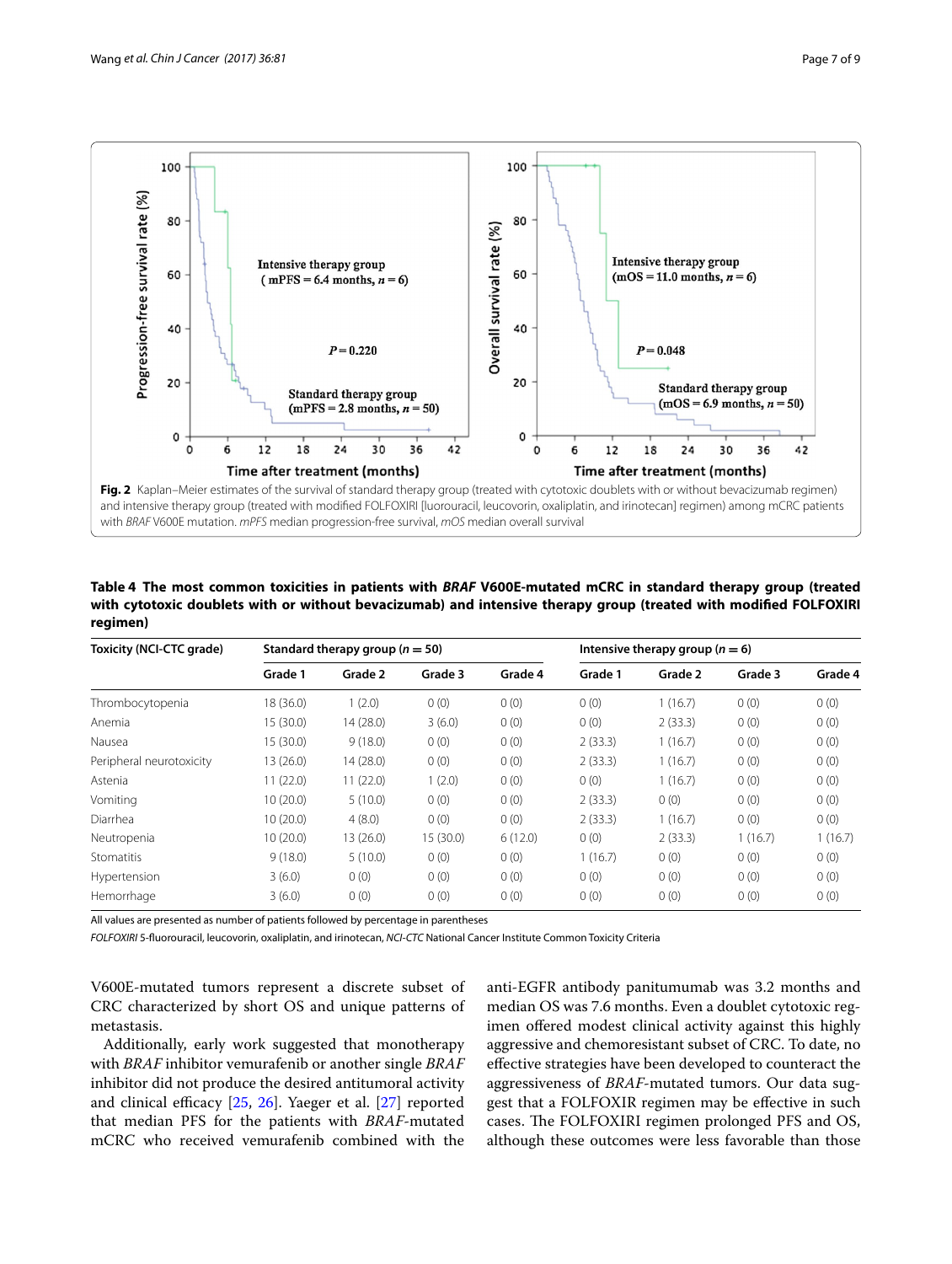| Patient   |        | Gender BRAF mutation |    |          |          |       |       | Age (years) TNM stage Differentiation Mucinous compo- Peritoneal metas- Distant lymph node |
|-----------|--------|----------------------|----|----------|----------|-------|-------|--------------------------------------------------------------------------------------------|
|           |        |                      |    |          |          | nents | tases | metastasis                                                                                 |
| Patient 1 | Female | T599 V600in-<br>sAGA | 63 | T4aN1cM1 | Moderate | No.   | Yes   | Yes                                                                                        |
| Patient 2 | Female | K601F                | 65 | T4N2M1   | Moderate | Yes   | Yes   | Yes                                                                                        |
| Patient 3 | Male   | K601F                | 42 | T4N2M1   | Poor     | Yes   | Yes   | Yes                                                                                        |
| Patient 4 | Female | D594G                | 55 | T3N2M1   | Moderate | Nο    | No    | No                                                                                         |

<span id="page-7-0"></span>**Table 5 Clinicopathologic characteristics of 4 mCRC patients with rare** *BRAF* **mutations**

All of the 4 patients harboring rare *BRAF* mutations were identifed with right-sided tumors and showed liver metastases

None of the 4 patients showed lung metastases

reported in previous studies [\[15,](#page-8-12) [16](#page-8-13)]. Most of our patients had more than one metastatic site and the sample size was small, which may limit our analysis of survival benefts derived from a triplet-agent treatment. Moreover, the FOLFOXIRI regimen had acceptable and manageable toxicities compared with standard treatment.

In addition, we found K601E mutations in 2 patients diagnosed with advanced-stage CRC and tumors on the right side of the colon who had metastases to distant lymph nodes and the peritoneum. Finally, the *BRAF* D594G mutation has been previously reported but data suggested that it may not have an association with aggressive tumor phenotypes. Amaki-Takao et al. [[10](#page-8-25)] reported that patients with *BRAF* D594G-mutated CRCs had similar clinicopathologic features and prognosis as those with *BRAF* wild-type CRCs. However, only one patient in the present study had *BRAF* D594G mutation. This patient had stable disease until the last follow-up and no progression occurred within 9 months after frst-line treatment. In addition, one novel *BRAF* T599\_V600insAGA alteration was found that has not yet been described previously  $[8]$  $[8]$ . The patient was a 63-year-old woman with a primary tumor on the right side of the colon, and she also had lymph node and peritoneal metastases. Based on patient clinical characteristics and the insertion next to the V600 position on the *BRAF*, we suspect that this newly discovered mutation might have a similar prognostic role as the V600E mutation.

Several patients with *BRAF* mutation in the present study had longer survival than others, and the data suggest that heterogeneity within *BRAF* V600E mutations may explain this variation. Barras et al. [\[28](#page-8-26)] segregated *BRAF* mutations into two subtypes according to expression of 476 genes and concluded that the patients with each subtype mutation had diferent OS and relapse-free survival although not significantly. Thus, the molecular landscapes in 63 patients with *BRAF* V600E-mutated tumors in the present study would be of interest but are yet to be determined. Also, the efect of a novel *BRAF* alteration (T599\_V600insAGA) on prognosis and in vivo functional testing for this mutation warrants further investigation.

The present study had some limitations. First, there was possible selection bias caused by the retrospective nature of the study and a single cancer. Second, we did not analyze microsatellite stability status and how it infuences *BRAF* status. Third, few patients were treated with the FOLFOXIRI regimen, limiting analysis of survival beneft from this intensive regimen. Even so, this study is a relative large-size report evaluating the *BRAF* mutation in Chinese patients with mCRC.

In conclusion, *BRAF* V600E mutations were commonly identifed in right-sided mCRCs. High incidences of peritoneal and distant lymph node metastases were observed in mCRC with *BRAF* V600E mutations. In spite of the poor prognosis, the FOLFOXIRI regimen have shown more favorable efficacy on patients with *BRAF*-mutated mCRC with acceptable and manageable toxicities compared with standard treatment regimens.

#### **Authors' contributions**

XCW and QW participated in study design and patient selection, performed the PCR studies, performed statistical analysis, and wrote the manuscript. JG and YYL participated in patient selection. JL participated in data analysis. JL and JFG participated in the statistical analysis. LS participated in study design and wrote the manuscript. All authors read and approved the fnal manuscript.

#### **Acknowledgements**

Not applicable.

#### **Competing interests**

The authors declare that they have no competing interests.

#### **Availability of data and materials**

All data generated or analyzed during this study are included in this published article.

#### **Consent for publication**

The informed consent of patients was waived because the nature of the study was retrospective and the study did not involve any additional procedures to the standardized clinical protocols. The waiver is approved by the hospital ethics committee.

#### **Ethics approval and consent to participate**

This study was approved by the Ethics Committee of Peking University Cancer Hospital and performed according to the Principles of the Declaration of Helsinki.